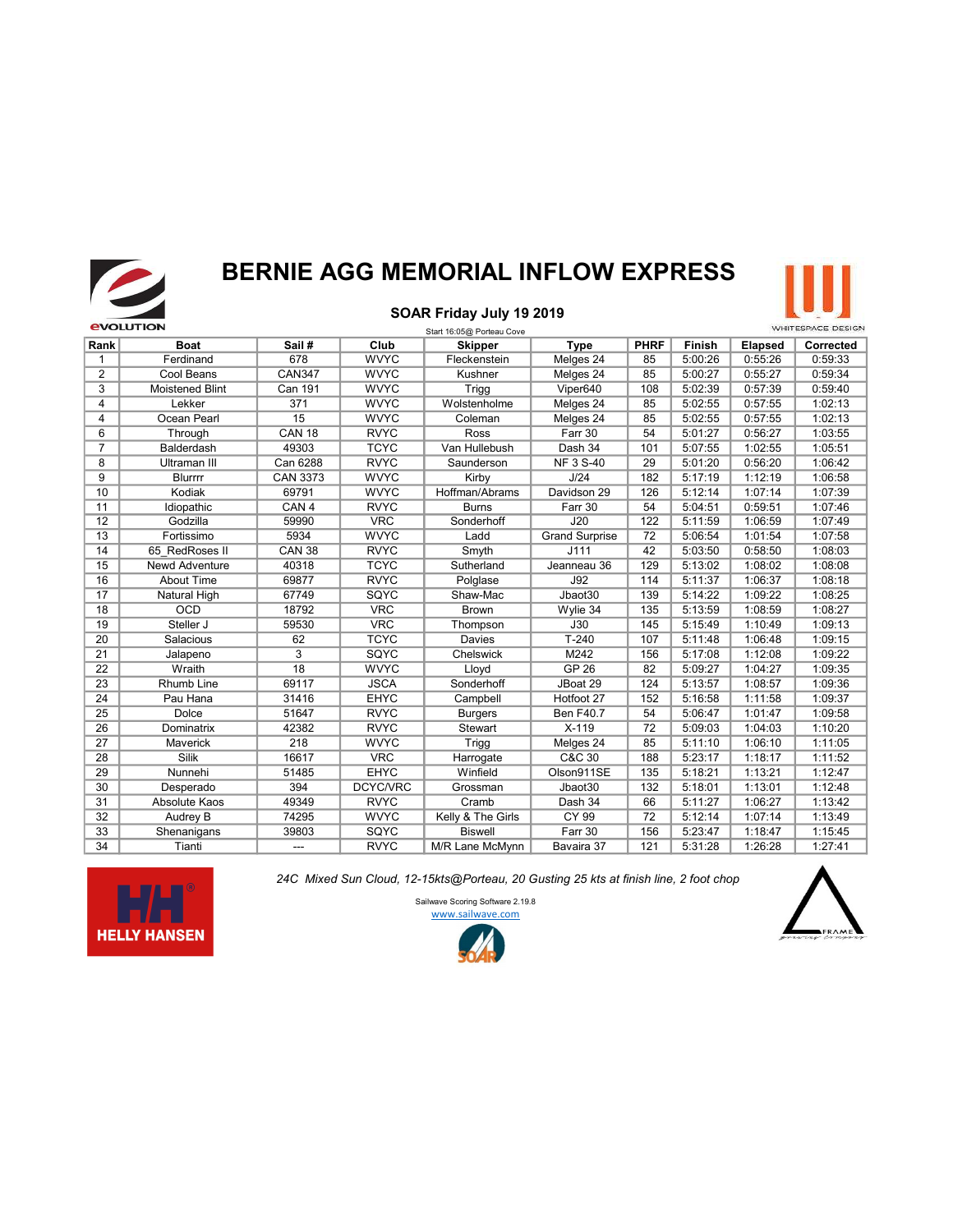

## SOAR 2019 DIVISIONS



#### Saturday July 19

| Rank | <b>Boat</b>    | Sail#            | Club        | <b>Skipper</b>    | <b>Type</b>           | <b>PHRF</b> | Finish   | <b>Elapsed</b> | <b>Corrected</b> |
|------|----------------|------------------|-------------|-------------------|-----------------------|-------------|----------|----------------|------------------|
|      | Idiopathic     | CAN <sub>4</sub> | <b>RVYC</b> | <b>Burns</b>      | Farr 30               | 54          | 15:41:45 | 3:56:45        | 4:28:06          |
| 2    | 65 RedRoses II | <b>CAN 38</b>    | <b>RVYC</b> | Smyth             | J111                  | 42          | 15:39:16 | 3:54:16        | 4:30:57          |
| 3    | Through        | <b>CAN 18</b>    | <b>RVYC</b> | Ross              | Farr 30               | 54          | 15:46:17 | 4:01:17        | 4:33:14          |
| 4    | Calico         | 12               | <b>RVYC</b> | Hall              | Farr 30               | 54          | 15:49:57 | 4:04:57        | 4:37:23          |
| 5    | Fortissimo     | 5934             | <b>WVYC</b> | Ladd              | <b>Grand Surprise</b> | 72          | 15:58:15 | 4:13:15        | 4:38:04          |
| 6    | Absolute Kaos  | 49349            | <b>RVYC</b> | Cramb             | Dash 34               | 66          | 15:55:54 | 4:10:54        | 4:38:18          |
|      | Audrey B       | 74295            | <b>WVYC</b> | Kelly & The Girls | CY 99                 | 72          | 15:58:34 | 4:13:34        | 4:38:25          |
| 8    | Dolce          | 51647            | <b>RVYC</b> | Burgers           | <b>Ben F40.7</b>      | 54          | 15:55:10 | 4:10:10        | 4:43:17          |
| 9    | Ultraman III   | Can 6288         | <b>RVYC</b> | Saunderson        | <b>NF 3 S-40</b>      | 29          | 15:55:24 | 4:10:24        | 4:56:28          |
| 10   | Dominatrix     | 42382            | <b>RVYC</b> | Stewart           | $X-119$               | 72          |          | <b>RET</b>     |                  |

#### PHRF B Fleet

| Rank | <b>Boat</b>            | Sail#         | Club        | <b>Skipper</b> | Type      | <b>PHRF</b> | Finish   | <b>Elapsed</b> | Corrected |
|------|------------------------|---------------|-------------|----------------|-----------|-------------|----------|----------------|-----------|
|      | Cool Beans             | <b>CAN347</b> | <b>WVYC</b> | Kushner        | Melges 24 | 85          | 15:42:15 | 3:57:15        | 4:14:54   |
| 2    | Ferdinand              | 678           | <b>WVYC</b> | Fleckenstein   | Melges 24 | 85          | 15:42:47 | 3:57:47        | 4:15:28   |
| 3    | <b>Moistened Blint</b> | Can 191       | <b>WVYC</b> | Leyland        | Viper640  | 108         | 15:53:20 | 4:08:20        | 4:17:02   |
| 4    | Maverick               | 218           | <b>WVYC</b> | Trigg          | Melges 24 | 85          | 16:00:02 | 4:15:02        | 4:34:00   |
| 5    | Ocean Pearl            | 15            | <b>WVYC</b> | Coleman        | Melges 24 | 85          | 16:00:42 | 4:15:42        | 4:34:43   |
| 6    | Salacious              | 62            | TCYC        | Davies         | $T-240$   | 107         | 16:26:46 | 4:41:46        | 4:52:06   |
|      | Wraith                 | 18            | <b>WVYC</b> | Llovd          | GP 26     | 82          | 16:20:54 | 4:35:54        | 4:57:54   |

|      | PART U FIGGL      |         |             |                 |             |             |          |                |                  |  |  |  |
|------|-------------------|---------|-------------|-----------------|-------------|-------------|----------|----------------|------------------|--|--|--|
| Rank | Boat              | Sail#   | Club        | <b>Skipper</b>  | Type        | <b>PHRF</b> | Finish   | <b>Elapsed</b> | <b>Corrected</b> |  |  |  |
|      | Kodiak            | 69791   | <b>WVYC</b> | Hoffman/Abrams  | Davidson 29 | 126         | 16:15:48 | 4:30:48        | 4:32:29          |  |  |  |
|      | <b>Rhumb Line</b> | 69117   | <b>JSCA</b> | Sonderhoff      | JBoat 29    | 124         | 16:20:40 | 4:35:40        | 4:38:14          |  |  |  |
| 3    | Godzilla          | 59990   | VRC         | Sonderhoff      | J 29        | 122         | 16:23:40 | 4:38:40        | 4:42:08          |  |  |  |
| 4    | Balderdash        | 49303   | <b>TCYC</b> | Van Hullebush   | Dash 34     | 101         | 16:18:06 | 4:33:06        | 4:45:51          |  |  |  |
| 5    | Newd Adventure    | 40318   | <b>TCYC</b> | Sutherland      | Jeanneau 36 | 129         | 16:35:01 | 4:50:01        | 4:50:28          |  |  |  |
| 6    | Tianti            | $- - -$ | <b>RVYC</b> | M/R Lane McMynn | Bavaira 37  | 121         | 17:40:26 | 5:55:26        | 6:00:25          |  |  |  |
|      | About Time        | 69877   | <b>RVYC</b> | Polglase        | J92         | 114         |          | <b>RET</b>     |                  |  |  |  |

| <b>PHRF D Fleet</b> |              |                 |             |                |                 |             |               |                |           |  |  |
|---------------------|--------------|-----------------|-------------|----------------|-----------------|-------------|---------------|----------------|-----------|--|--|
| Rank                | Boat         | Sail#           | Club        | <b>Skipper</b> | Type            | <b>PHRF</b> | <b>Finish</b> | <b>Elapsed</b> | Corrected |  |  |
|                     | Blurrrr      | <b>CAN 3373</b> | <b>WVYC</b> | Kirby          | J/24            | 182         | 16:34:58      | 4:49:58        | 4:28:29   |  |  |
| 2                   | OCD.         | 18792           | <b>VRC</b>  | <b>Brown</b>   | Wylie 34        | 135         | 16:21:32      | 4:36:32        | 4:34:25   |  |  |
| 3                   | Natural High | 67749           | SQYC        | Shaw-Mac       | Jbaot30         | 139         | 16:33:28      | 4:48:28        | 4:44:32   |  |  |
| 4                   | Steller J    | 59530           | VRC.        | Thompson       | J30             | 145         | 16:38:39      | 4:53:39        | 4:47:02   |  |  |
| 5                   | Shenanigans  | 39803           | SQYC        | Crosby         | <b>Farr 9.2</b> | 156         | 16:51:48      | 5:06:48        | 4:55:00   |  |  |
| 6                   | Jalapeno     | 3               | SQYC        | Chelswick      | M242            | 156         | 16:52:00      | 5:07:00        | 4:55:12   |  |  |
|                     | Desperado    | 394             | DCYC/VRC    | Grossman       | Jbaot30         | 132         | 16:41:48      | 4:56:48        | 4:55:53   |  |  |
| 8                   | Pau Hana     | 31416           | <b>EHYC</b> | Campbell       | Hotfoot 27      | 152         | 16:57:43      | 5:12:43        | 5:02:29   |  |  |
| 9                   | Nunnehi      | 51485           | <b>EHYC</b> | Winfield       | Olson911SE      | 135         | 16:54:16      | 5:09:16        | 5:06:54   |  |  |

| <b>Short Course</b> |                                                                                                                       |       |     |           |           |     |          |         |         |  |  |
|---------------------|-----------------------------------------------------------------------------------------------------------------------|-------|-----|-----------|-----------|-----|----------|---------|---------|--|--|
| Rank                | <b>PHRF</b><br>Sail#<br><b>Finish</b><br>Club<br><b>Elapsed</b><br><b>Skipper</b><br><b>Boat</b><br>Туре<br>Corrected |       |     |           |           |     |          |         |         |  |  |
|                     | <b>Silik</b>                                                                                                          | 16617 | VRC | Harrogate | C&C 30    | 188 | 15:00:29 | 3:05:29 | 2:50:17 |  |  |
| $\sqrt{2}$          | ∟oon                                                                                                                  | 787   | SYC | Sweenv    | Shark 24' | 243 | 15:29:36 | 3:34:36 | 3:02:49 |  |  |



28 C, 10 Kts@ start building to 20 gusting 25 by 2pm, 5-7kts at Defense

Sailwave Scoring Software 2.19.8 www.sailwave.com





#### PHRF C Fleet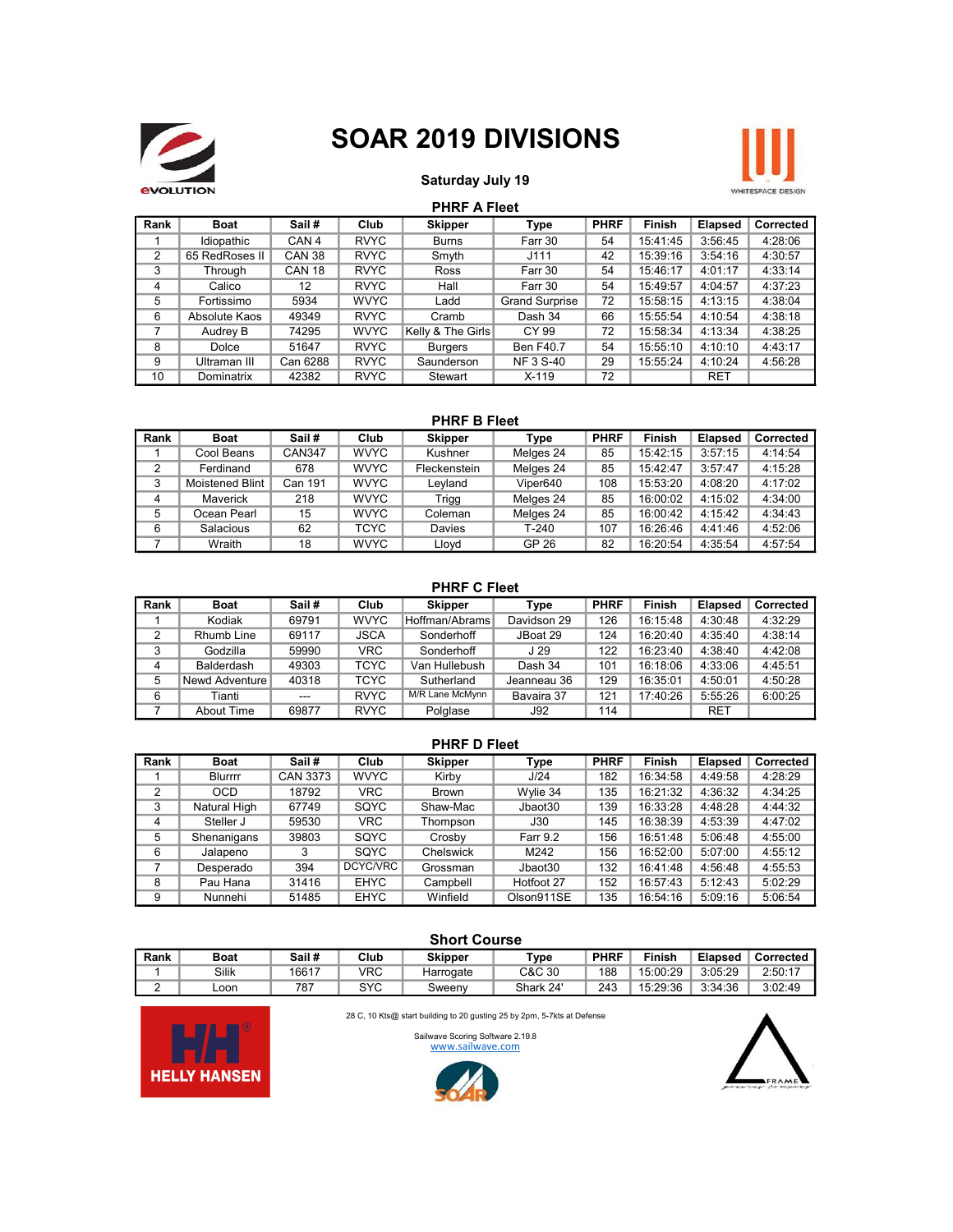

# SOAR 2019 OVERALL



#### Saturday July 20

Start: 1145 AM

| Rank           | <b>Boat</b>            | Sail#            | Club        | <b>Skipper</b>    | <b>Type</b>           | <b>PHRF</b> | Finish   | <b>Elapsed</b> | Corrected |
|----------------|------------------------|------------------|-------------|-------------------|-----------------------|-------------|----------|----------------|-----------|
| $\mathbf{1}$   | Cool Beans             | <b>CAN347</b>    | <b>WVYC</b> | Kushner           | Melges 24             | 85          | 15:42:15 | 3:57:15        | 4:14:54   |
| $\overline{2}$ | Ferdinand              | 678              | <b>WVYC</b> | Fleckenstein      | Melges 24             | 85          | 15:42:47 | 3:57:47        | 4:15:28   |
| 3              | <b>Moistened Blint</b> | <b>Can 191</b>   | <b>WVYC</b> | Leyland           | Viper640              | 108         | 15:53:20 | 4:08:20        | 4:17:02   |
| 4              | Idiopathic             | CAN <sub>4</sub> | <b>RVYC</b> | <b>Burns</b>      | Farr 30               | 54          | 15:41:45 | 3:56:45        | 4:28:06   |
| 5              | <b>Blurrrr</b>         | <b>CAN 3373</b>  | <b>WVYC</b> | Kirby             | J/24                  | 182         | 16:34:58 | 4:49:58        | 4:28:29   |
| 6              | 65 RedRoses            | <b>CAN 38</b>    | <b>RVYC</b> | Smyth             | J111                  | 42          | 15:39:16 | 3:54:16        | 4:30:57   |
| $\overline{7}$ | Kodiak                 | 69791            | <b>WVYC</b> | Hoffman/Abrams    | Davidson 29           | 126         | 16:15:48 | 4:30:48        | 4:32:29   |
| 8              | Through                | <b>CAN 18</b>    | <b>RVYC</b> | Ross              | Farr 30               | 54          | 15:46:17 | 4:01:17        | 4:33:14   |
| 9              | Maverick               | 218              | <b>WVYC</b> | Trigg             | Melges 24             | 85          | 16:00:02 | 4:15:02        | 4:34:00   |
| 10             | <b>OCD</b>             | 18792            | <b>VRC</b>  | <b>Brown</b>      | Wylie 34              | 135         | 16:21:32 | 4:36:32        | 4:34:25   |
| 11             | Ocean Pearl            | 15               | <b>WVYC</b> | Coleman           | Melges 24             | 85          | 16:00:42 | 4:15:42        | 4:34:43   |
| 12             | Calico                 | $\overline{12}$  | <b>RVYC</b> | Hall              | Farr 30               | 54          | 15:49:57 | 4:04:57        | 4:37:23   |
| 13             | Fortissimo             | 5934             | <b>WVYC</b> | Ladd              | <b>Grand Surprise</b> | 72          | 15:58:15 | 4:13:15        | 4:38:04   |
| 14             | <b>Rhumb Line</b>      | 69117            | <b>JSCA</b> | Sonderhoff        | JBoat 29              | 124         | 16:20:40 | 4:35:40        | 4:38:14   |
| 15             | Absolute Kaos          | 49349            | <b>RVYC</b> | Cramb             | Dash 34               | 66          | 15:55:54 | 4:10:54        | 4:38:18   |
| 16             | Audrey B               | 74295            | <b>WVYC</b> | Kelly & The Girls | CY 99                 | 72          | 15:58:34 | 4:13:34        | 4:38:25   |
| 17             | Godzilla               | 59990            | <b>VRC</b>  | Sonderhoff        | J29                   | 122         | 16:23:40 | 4:38:40        | 4:42:08   |
| 18             | Dolce                  | 51647            | <b>RVYC</b> | <b>Burgers</b>    | <b>Ben F40.7</b>      | 54          | 15:55:10 | 4:10:10        | 4:43:17   |
| 19             | Natural High           | 67749            | SQYC        | Shaw-Mac          | Jbaot30               | 139         | 16:33:28 | 4:48:28        | 4:44:32   |
| 20             | <b>Balderdash</b>      | 49303            | <b>TCYC</b> | Van Hullebush     | Dash 34               | 101         | 16:18:06 | 4:33:06        | 4:45:51   |
| 21             | Steller J              | 59530            | <b>VRC</b>  | Thompson          | J30                   | 145         | 16:38:39 | 4:53:39        | 4:47:02   |
| 22             | Newd                   | 40318            | <b>TCYC</b> | Sutherland        | Jeanneau 36           | 129         | 16:35:01 | 4:50:01        | 4:50:28   |
| 23             | Salacious              | 62               | <b>TCYC</b> | Davies            | $T-240$               | 107         | 16:26:46 | 4:41:46        | 4:52:06   |
| 24             | Shenanigans            | 39803            | SQYC        | <b>Biswell</b>    | Farr 30               | 156         | 16:51:48 | 5:06:48        | 4:55:00   |
| 25             | Jalapeno               | 3                | SQYC        | Chelswick         | M242                  | 156         | 16:52:00 | 5:07:00        | 4:55:12   |
| 26             | Desperado              | 394              | DCYC/VRC    | Grossman          | Jbaot30               | 132         | 16:41:48 | 4:56:48        | 4:55:53   |
| 27             | Ultraman III           | Can 6288         | <b>RVYC</b> | Saunderson        | <b>NF 3 S-40</b>      | 29          | 15:55:24 | 4:10:24        | 4:56:28   |
| 28             | Wraith                 | 18               | <b>WVYC</b> | Lloyd             | GP 26                 | 82          | 16:20:54 | 4:35:54        | 4:57:54   |
| 29             | Pau Hana               | 31416            | <b>EHYC</b> | Campbell          | Hotfoot <sub>27</sub> | 152         | 16:57:43 | 5:12:43        | 5:02:29   |
| 30             | Nunnehi                | 51485            | <b>EHYC</b> | Winfield          | Olson911SE            | 135         | 16:54:16 | 5:09:16        | 5:06:54   |
| 31             | Tianti                 |                  | <b>RVYC</b> | M/R Lane          | Bavaira 37            | 121         | 17:40:26 | 5:55:26        | 6:00:25   |
| 32             | Dominatrix             | 42382            | <b>RVYC</b> | <b>Stewart</b>    | $X-119$               | 72          |          | <b>RET</b>     |           |
| 32             | <b>About Time</b>      | 69877            | <b>RVYC</b> | Polglase          | J92                   | 114         |          | <b>RET</b>     |           |

#### Short Course

| Rank | <b>Boat</b> | Sail# | Club       | <b>Skipper</b> | Туре      | <b>PHRF</b> | Finish   | <b>Elapsed</b> | Corrected |
|------|-------------|-------|------------|----------------|-----------|-------------|----------|----------------|-----------|
|      | Silik       | 16617 | ∨RC        | Harrogate      | C&C 30    | 188         | 15:00:29 | 3:05:29        | 2:50:17   |
|      | Loon        | 787   | evr<br>- - | 3weenv         | Shark 24' | 243         | 15:29:36 | 3:34:36        | 3:02:49   |







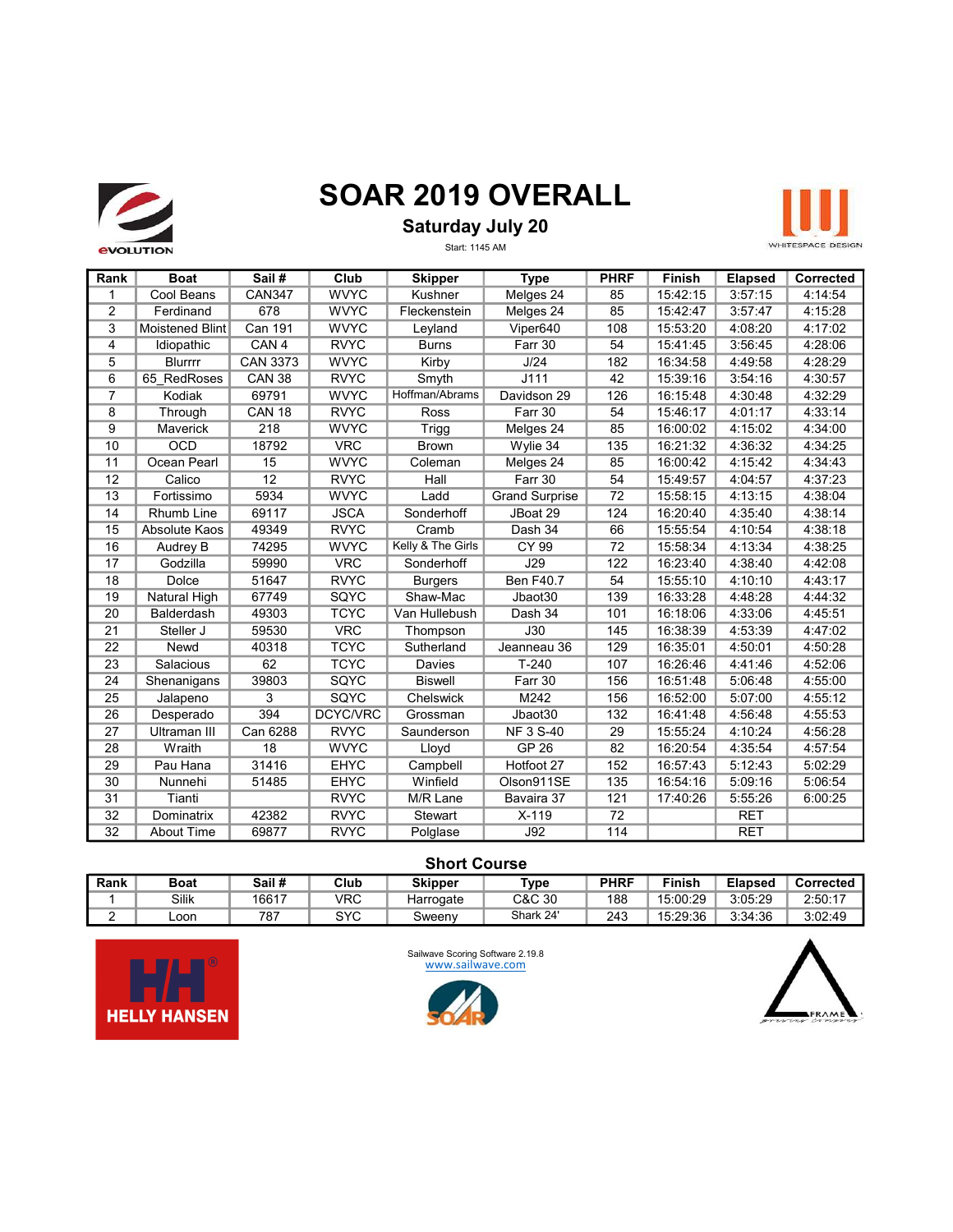# 

### SOAR 2019 HANGOVER/RETURN RACE

Sunday July 21 2019



| <b><i>EVOLUTION</i></b> |                   |                  |             | Start 11:05       |                       |             |               |                | <b>WHITESPACE DESIGN</b> |
|-------------------------|-------------------|------------------|-------------|-------------------|-----------------------|-------------|---------------|----------------|--------------------------|
| Rank                    | <b>Boat</b>       | Sail#            | Club        | <b>Skipper</b>    | <b>Type</b>           | <b>PHRF</b> | <b>Finish</b> | <b>Elapsed</b> | Corrected                |
|                         | Audrey B          | 74295            | <b>WVYC</b> | Kelly & The Girls | CY 99                 | 72          | 12:50:59      | 1:45:59        | 1:56:22                  |
| $\overline{2}$          | Through           | <b>CAN 18</b>    | <b>RVYC</b> | Ross              | Farr 30               | 54          | 12:49:22      | 1:44:22        | 1:58:11                  |
| 3                       | Absolute Kaos     | 49349            | <b>RVYC</b> | Cramb             | Dash 34               | 66          | 12:51:40      | 1:46:40        | 1:58:19                  |
| 4                       | Blurrrr           | <b>CAN 3373</b>  | <b>WVYC</b> | Kirby             | J/24                  | 182         | 13:13:55      | 2:08:55        | 1:59:22                  |
| 5                       | Idiopathic        | CAN <sub>4</sub> | <b>RVYC</b> | <b>Burns</b>      | Farr 30               | 54          | 12:50:44      | 1:45:44        | 1:59:44                  |
| 6                       | Maverick          | 218              | <b>WVYC</b> | Trigg             | Melges 24             | 85          | 12:56:44      | 1:51:44        | 2:00:03                  |
| $\overline{7}$          | Calico            | 12               | <b>RVYC</b> | Hall              | Farr 30               | 54          | 12:52:35      | 1:47:35        | 2:01:50                  |
| 8                       | Natural High      | 67749            | SQYC        | Shaw-Mac          | Jbaot30               | 139         | 13:08:39      | 2:03:39        | 2:01:58                  |
| 9                       | Rhumb Line        | 69117            | <b>JSCA</b> | Sonderhoff        | JBoat 29              | 124         | 13:06:19      | 2:01:19        | 2:02:27                  |
| 10                      | Ferdinand         | 678              | <b>WVYC</b> | Fleckenstein      | Melges 24             | 85          | 12:59:02      | 1:54:02        | 2:02:31                  |
| 11                      | Newd Adventure    | 40318            | <b>TCYC</b> | Sutherland        | Jeanneau 36           | 129         | 13:07:29      | 2:02:29        | 2:02:40                  |
| 12                      | Ocean Pearl       | 15               | <b>WVYC</b> | Coleman           | Melges 24             | 85          | 12:59:35      | 1:54:35        | 2:03:06                  |
| 13                      | Kodiak            | 69791            | <b>WVYC</b> | Hoffman/Abra      | Davidson 29           | 126         | 13:07:52      | 2:02:52        | 2:03:38                  |
| 14                      | Pau Hana          | 31416            | <b>EHYC</b> | Campbell          | Hotfoot 27            | 152         | 13:12:52      | 2:07:52        | 2:03:41                  |
| 15                      | <b>About Time</b> | 69877            | <b>RVYC</b> | Polglase          | <b>J92</b>            | 114         | 13:05:39      | 2:00:39        | 2:03:42                  |
| 16                      | Shenanigans       | 39803            | SQYC        | <b>Biswell</b>    | Farr 30               | 156         | 13:15:40      | 2:10:40        | 2:05:38                  |
| 17                      | Balderdash        | 49303            | <b>TCYC</b> | Van Hullebush     | Dash 34               | 101         | 13:06:29      | 2:01:29        | 2:07:09                  |
| 18                      | Dolce             | 51647            | <b>RVYC</b> | <b>Burgers</b>    | <b>Ben F40.7</b>      | 54          | 12:57:50      | 1:52:50        | 2:07:46                  |
| 19                      | Wraith            | 18               | <b>WVYC</b> | Lloyd             | GP 26                 | 82          | 13:03:44      | 1:58:44        | 2:08:12                  |
| 20                      | Fortissimo        | 5934             | <b>WVYC</b> | Ladd              | <b>Grand Surprise</b> | 72          | 13:02:04      | 1:57:04        | 2:08:32                  |
| 21                      | Cool Beans        | <b>CAN347</b>    | <b>WVYC</b> | Kushner           | Melges 24             | 85          | 13:04:51      | 1:59:51        | 2:08:46                  |
| 22                      | Nunnehi           | 51485            | <b>EHYC</b> | Winfield          | Olson911SE            | 135         | 13:14:50      | 2:09:50        | 2:08:51                  |
| 23                      | 65 RedRoses II    | <b>CAN 38</b>    | <b>RVYC</b> | Smyth             | J111                  | 42          | 12:57:27      | 1:52:27        | 2:10:03                  |
| 24                      | Salacious         | 62               | <b>TCYC</b> | Davies            | $T-240$               | 107         | 13:10:31      | 2:05:31        | 2:10:07                  |
| 25                      | <b>OCD</b>        | 18792            | <b>VRC</b>  | <b>Brown</b>      | Wylie 34              | 135         | 13:16:19      | 2:11:19        | 2:10:19                  |
| 26                      | Godzilla          | 59990            | <b>VRC</b>  | Sonderhoff        | J29                   | 122         | 13:14:12      | 2:09:12        | 2:10:49                  |
| 27                      | Desperado         | 394              | DCYC/VRC    | Grossman          | Jbaot30               | 132         | 13:36:27      | 2:31:27        | 2:30:59                  |



Hot & Sunny Start-Squamish harbor 3-5kts building to 10 all the way to Porteau Cove Sailwave Scoring Software 2.19.8